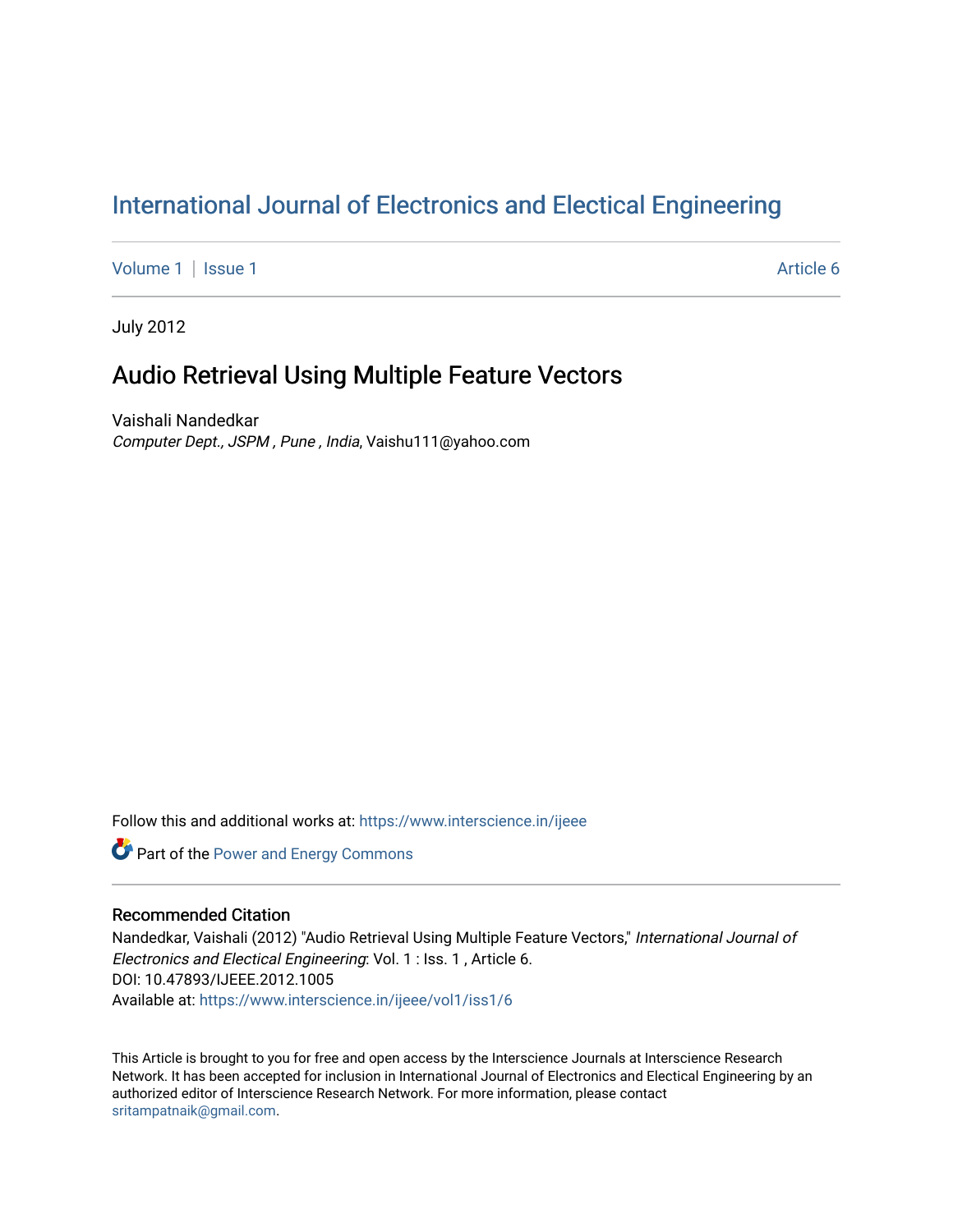# **Audio Retrieval Using Multiple Feature Vectors**

# **Vaishali Nandedkar**

Computer Dept., JSPM , Pune , India E-mail- Vaishu111@yahoo.com

*Abstract— Content Based Audio Retrieval system is very helpful to facilitate users to find the target audio materials. Audio signals are classified into speech, music, several types of environmental sounds and silence based on audio content analysis. The extracted audio features include temporal curves of the average zero-crossing rate, the spectral Centroid, the spectral flux, as well as spectral roll-off of these curves. In this dissertation we have used the four features for extracting the audio from the database, use of this multiple features increase the accuracy of the audio file which we are retrieving from the audio database.* 

*Keywords - Content Based Audio Retrieval, Feature Extraction, Classification based on Features, Content Based Retrieval.* 

#### I. INTRODUCTION

Audio, which includes voice, music, and various kinds of environmental sounds, is an important type of media, and also a significant part of audiovisual data. As there are more and more digital audio databases in place at present, people start to realize the importance of audio database management relying on audio content analysis. There are also distributed audio libraries in the World Wide Web, and content-based audio retrieval could be an ideal approach for sound indexing and search.

Existing research on content-based audio data management is very limited. There are in general two directions. One direction is audio segmentation and classification, where audio was classified into "music", speech", and "others". The second direction is audio **re**trieval, where audio is retrieval from the huge database using different audio features.

With the development of multimedia technologies, huge amount of multimedia information is transmitted and stored every day. Audio and video data from radio, television, databases, or on the Internet has been a source of recent research interest.

#### II. OVERVIEW OF AUDIO RETREIVAL

An easy way to comply with the conference paper formatting requirements is to use this document as a template and simply type your text into it.

The basic operation of the retrieval system is as follows. First, the feature vectors are estimated for both, the example signal from the user, and for the database signal[2]. One by one each database signal is compared to the example signal. If similarity criterion is fulfilled, the database sample is retrieved[1].



Figure 1.1 Block diagram for the Content Based Audio Retrieval

As shown in the figure 1.1, next step is comparing two samples, by suing different methods [3]. For example, signal is divided into frames and feature vector is calculated for each frame. Both, features which describe the frequency content of the signals, and features which describe the temporal characteristics were used in the system. Features are normalized over the whole database with zero mean and unity variance [5]. After these calculations, same method is applied on the input audio signal and then one by one feature values are access from the database and compare with the input signal value. When the similarity is found between the input and database signals then that signal we can say that require signal is found from the database, these signals need to be display as an out of the Content Based Audio Retrieval[4].

# III. AUDIO RETRIVAL USING MULTIPAL FEATURES

All Feature extraction is the process of converting an audio signal into a sequence of feature vectors carrying characteristic information about the signal. These vectors are used as basis for various types of audio analysis algorithms. It is typical for audio analysis algorithms to be based on features computed on a window basis [6]. These window based features can be considered as short time description of the signal for that particular moment in time.

The performance of a set of features depends on the application. The design of descriptive features for a specific application is hence the main challenge in building audio classification systems. A wide range of audio features exist for classification tasks [6]. These features can be divided into two categories: time domain and frequency domain features.

 The temporal domain is the native domain for audio signals [2]. All temporal features have in common that they are extracted from the raw audio signal, without any preceding transformation.

International Journal of Electrical and Electronics Engineering (IJEEE) ,Volume-1 ,Issue-1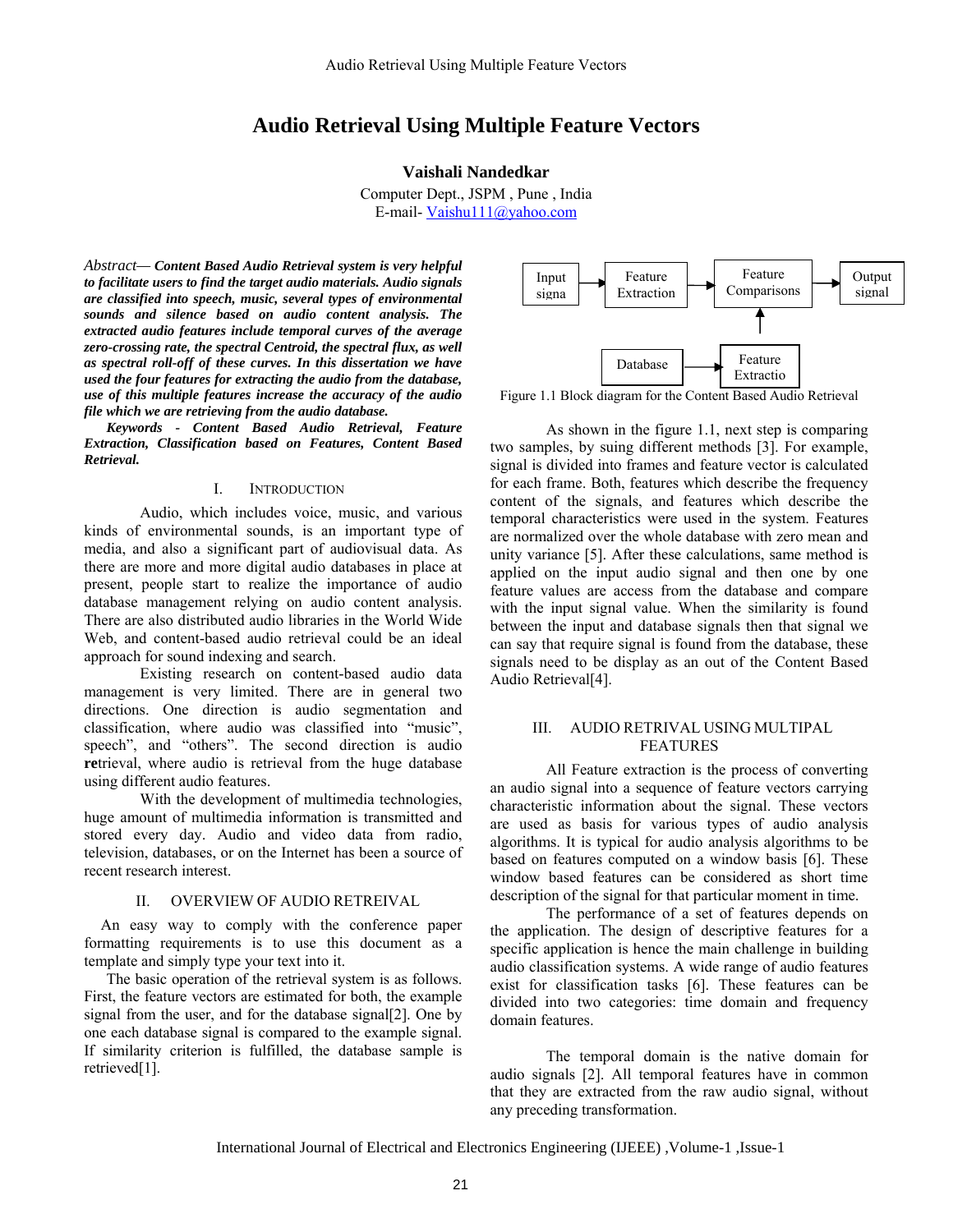#### *A .Types of Audio Features*

## *1) The Temporal Features –*

#### *2) Cepstral features*

 Cepstral features are frequency smoothed representation of the log magnitude spectrum and capture timber characteristics and pitch [2]. Cepstral features allow for application of the Euclidean metric as distance measure due to their orthogonal basis which facilitates similarity comparison.

#### *A. Muliple Features*

*1) Zero-crossing rate*: The zero crossing rate counts the number of times that the signal amplitude changes signs in the time domain during one frame of length N, *N* 

$$
ZCR = 1/2 \sum_{n=1}^{\infty} |sgn(X[n]) - sgn(X[n-1])|
$$
 (1)

Where the sign function is defined by

$$
sgn(x) = \begin{cases} 1, x>=0 \\ -1, x<0 \end{cases}
$$

2) *Spectral Centroid*: Centroid is the gravity of the spectrum [2] Where the sign function is defined by

 $\mathbf{X}^T$ 

$$
C_{r} = \frac{\sum f[k] |X_{r}[k]|}{\sum_{K=1}^{N/2} |X_{r}[k]|}
$$
(2)  

$$
\sum |X_{r}[k]|
$$

Where *N* is a number of FFT points,  $X_r[k]$  is the STFT of frame  $x_r$ , and  $f[k]$  is a frequency at bin *k*. Centroid models the sound sharpness. Sharpness is related to the high frequency content of the spectrum.

*3) Spectral Roll-off*: The roll-off is a measure of spectral shape useful for distinguishing voiced from unvoiced speech. The roll-off is defined as the frequency below which 85% of the magnitude distribution of the spectrum is concentrated [2]. That is, if *K* is the largest bin that fulfils,

$$
\sum_{K=1}^{N/2} |X_r[k]| \leq 0.85 \sum_{K=1}^{N/2} |X_r[k]| \tag{3}
$$

Then the roll-off is  $R_r = f[K][8]$ .

*4) Spectral Flux*: The spectral flux is defined as the squared difference between the normalized magnitudes of successive spectral distributions that correspond to successive signal frames [5]. That means, a measure of the spectral rate of change, which is given by the sum across one analysis window of the squared difference between the magnitude spectra corresponding to successive signal frames,

$$
F_r = \sum_{K=1}^{N/2} (|X_r[k]| - |X_{r-1}[k]|)^2
$$
 (4)

Flux has been found to be a suitable feature for the separation of music from speech, yielding higher values for music examples [8].

# IV. HISTOGRAM MODELLING

#### *1) Basic Algorithm*

Fig. 1 outlines the algorithm. In this paper, a histogram is a frequency distribution of the feature vector occurrences over the window. The frequency distribution is obtained by classifying the feature vectors according to a certain vector. Since the feature vectors are not uniformly distributed in the feature space, feature vector density should be considered in the classification process in order to efficiently represent signals with a histogram. Histogram is then defined as,

$$
h = (h_1, h_2, \dots, h_l, \dots, h_L) \tag{5}
$$

where is the number of histogram bins, the typical window length is the query signal duration.

The reference signal is obtained by dividing the reference sound window into a number of fixed length frames, extracting a feature vector form each frame, and then finding the probability distribution of feature vectors in feature space over this window. A histogram is used as the non-parametric model for this distribution. The same process is applied to a window of test data to obtain a test template. Similarity between the reference and test templates  $h_R$  and  $h_T$  respectively, is calculated using histogram interaction, where *B* is the number of histogram bins [8][9]:

$$
S(h_R, h_T) = \sum_{i=1}^{B} \min (h_R^i, h_T^i)
$$
 (6)

The histogram intersection measure is used because it is computationally simple, and it has been used successfully in visual object detection [10]. As the window for the stored signal shifts forward in time [7], similarity based on the query- and stored-signal histograms shows certain continuity from one time step to the next. The timeseries active search takes advantage of this by computing an

International Journal of Electrical and Electronics Engineering (IJEEE) ,Volume-1 ,Issue-1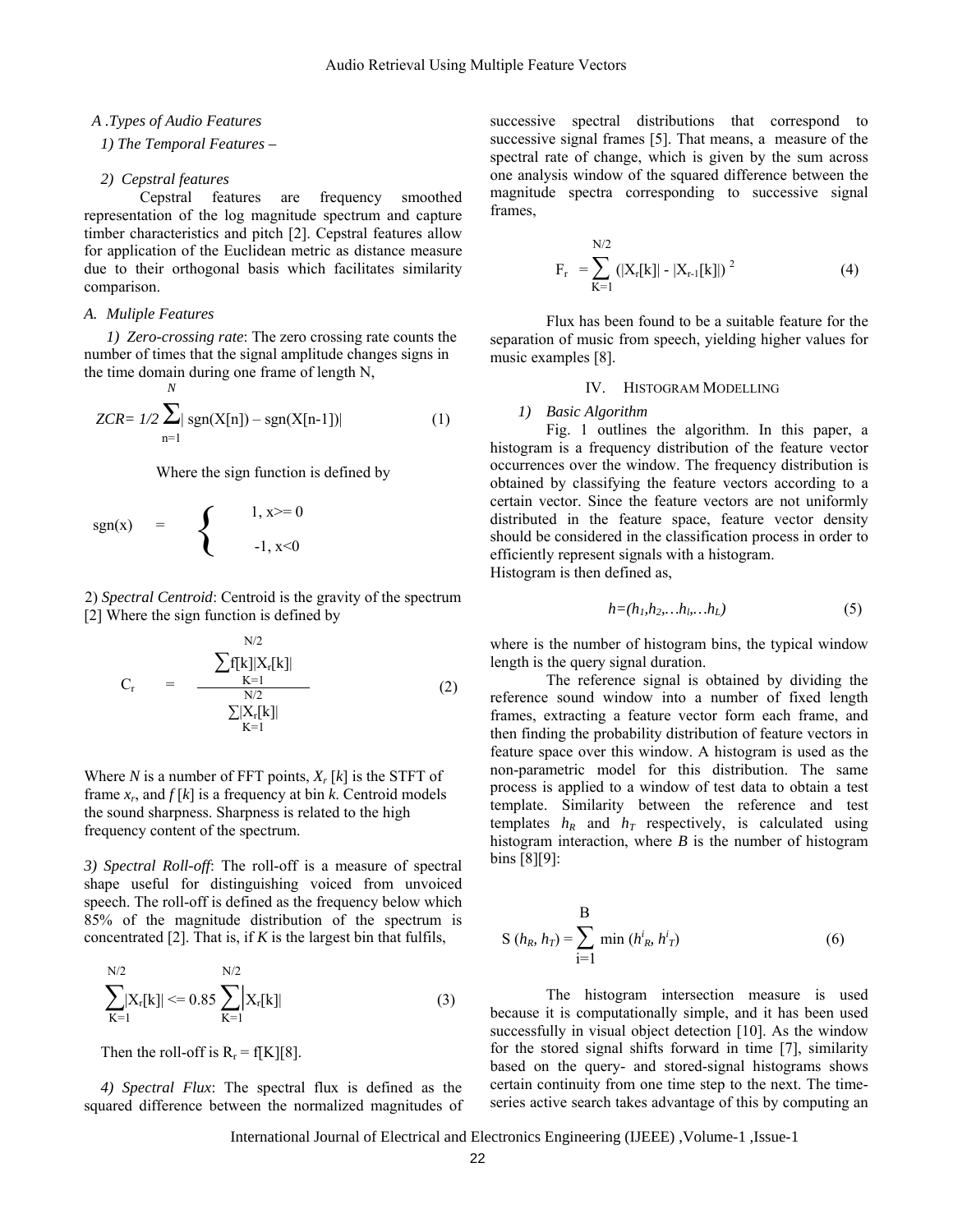upper bound of the similarity measure as a function of the time step and skipping all intermediate time-step similarity evaluations until this upper bound exceeds the detection threshold [7].



Figure 1.2: Block diagram of the Basic Histogram Modeling

# VI. EXPERMENTAL RESULT

In this section, the methods used to implement the system for selective audio signals will be described in details. Also how the experimental results are obtained is described with some comments. The chapter is split into the following sub sections: data description, feature extraction, segmentation and classification.

We conducted an experiment with real music data. Following types of experiments were conducted,

- i) Feature extraction for the stored signal and
- ii) Vector quantization for the stored signal.
- iii) After a query signal is given.
- iv) Feature extraction for a query signal.
- v) Vector quantization for the query signal and
- vi) Matching between the query signal and each section of the stored signal, are performed.
- vii) Processing time for calculating the feature vectors.
- viii) Histogram Processing

*A. Description of the audio data*: The audio files used in the experiment were randomly collected from the different Indian songs. The speech audio files were selected from both male and female speakers. The music audio samples were selected from a variety of categories and consist of almost all musical genres. These files were in wav formats to be able to use them in mat lab programs, it was necessary to use these files with a wav format with a common sampling frequency. Gold Wave (open Source) software is used, for creating this database. The recorded audio files were further partitioned into according to their category: rock music, dance, etc.

| Table 1: Training Data |                 |                |  |
|------------------------|-----------------|----------------|--|
| <b>Audio type</b>      | Number of files | Average length |  |

| $\sim$         | ∼  | ັ. |
|----------------|----|----|
|                | И  | ັ. |
| <b>TATADIC</b> | יט | ٠  |

Table 2: Test Data

| raone 2. rest Data |                        |                  |  |  |
|--------------------|------------------------|------------------|--|--|
| <b>Audio type</b>  | <b>Number of files</b> | Average length   |  |  |
| Speech             | 20                     | $30 \text{ sec}$ |  |  |
| Rock               |                        | $30 \text{ sec}$ |  |  |

*A. Experimental Results Using Multiple Features:* As feature extraction has already been mentioned in the previous session. Here, it is focused on how ZCR, Centroid, Roll off, Flux, features are extracted from the row audio data and how they are used in classification and segmentation modules.

#### 1. Zero-Crossing Rate

In order to extract ZCR features from the audio signal, the signal was first partitioned into short overlapping frames each consisting of 512 samples. The overlap size was set to half the size of the frame. The actual features used for classification task were the means of the ZCR taken over a window containing 20 frames. The following examples show result of ZCR feature. The following examples shows result of the speech and music signals,

featureZCR() – Function implemented for ZCR, we need to pass the parameter as an audio file to calculate the ZCR of that audio file.

# For example –

1. featureZCR ('D:\Documents\CBAR\project\sound files\aud1.wav')

Output - 0.0725

2. featureZCR ('D:\Documents\CBAR\project\sound files\aud22.wav') Output - 0.0557

### 4.2.2 Spectral Centroid

In order to extract Centroid features from the audio signal, the actual features used for classification task were the means of the Centroid taken over a window containing 20 frames. The following examples show result of Centroid feature. The following examples shows result of the speech and music signals,

featureSC() – Function implemented for Centroid, we need to pass the parameter as an audio file to calculate the Centroid of that audio file.

For example –

- 1. featureSC ('D:\Documents\CBAR\project\sound files\aud1.wav') Output - 0.1364
- 2. featureSC ('D:\Documents\CBAR\project\sound files\aud22.wav') Output - 0.1591

International Journal of Electrical and Electronics Engineering (IJEEE) ,Volume-1 ,Issue-1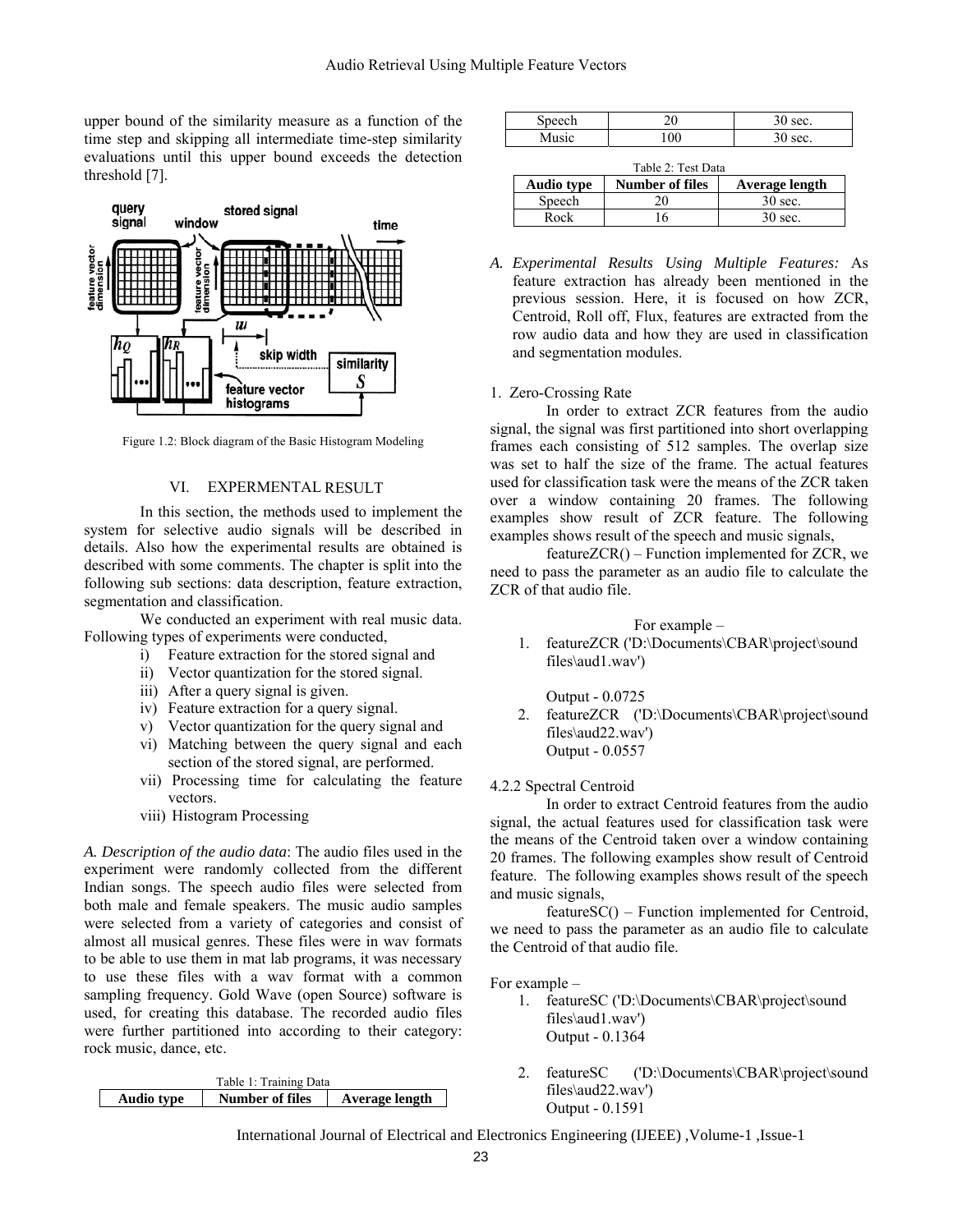#### 4.2.3 Spectral Roll Off

The following examples show result of Roll Off feature. The following examples shows result of the speech and music signals,

featureSRO() – Function implemented for Roll Off, we need to pass the parameter as an audio file to calculate the Roll Off of that audio file.

# For example –

1. featureSRO ('D:\Documents\CBAR\project\sound files\aud1.wav')

Output - 0.0028

2. featureSRO ('D:\Documents\CBAR\project\sound files\aud22.wav') Output - 0.0028

#### 4.2.4 Spectral Flux

The following examples show result of Flux feature. The following examples shows result of the speech and music signals.

featureSF() – Function implemented for Flux, we need to pass the parameter as an audio file to calculate the Flux of that audio file.

#### For example –

1. featureSF ('D:\Documents\CBAR\project\sound files\aud1.wav')

Output - 41.0537

2. featureSF ('D:\Documents\CBAR\project\sound files\aud2.wav') Output - 11.1627

Following fig.1, shows the result of accuracy graph for the rock music.



Fig. 1: Accuracy result for rock music

Following fig. 2 show the graphical representation of the processing time for calculating the different feature and their combinations.

International Journal of Electrical and Electronics Engineering (IJEEE) ,Volume-1 ,Issue-1

Table 3: Processing time for calculating the feature vectors

| <b>Features</b>   | <b>Processing Time(ms)</b> |
|-------------------|----------------------------|
| ZCR               | 0.614                      |
| Spectral Centroid | 1.375                      |
| Spectral Flux     | 1.427                      |
| Spectral Roll Off | 0.556                      |
| $ZCR + SC$        | 1.989                      |
| $ZCR + SF$        | 2.041                      |
| $ZCR + SRO$       | 1.17                       |
| $SC + SRO$        | 1.931                      |
| $SC + SF$         | 2.802                      |
| $SRO + SF$        | 1.983                      |
| $SC + SRO + SF$   | 3.358                      |
| $ZCR + SC + SRO$  | 2.545                      |
| $ZCR + SRO + SF$  | 2.597                      |
| $SCR + SC + SF$   | 3.416                      |
| All               | 3.972                      |



Fig. 4.1: Processing time for calculating the different features

#### V. CONCLUSIONS

In this paper a quick search method can quickly detect known sound in a long audio stream. Other papers mainly proposed a search method using the single feature. However in this paper multiple combinations of the features are used for more accurate search.

In addition, the preprocessing stage has been introduced for reduce the searching time. As a result of tests, the proposed method is approximately 10% more accurate.